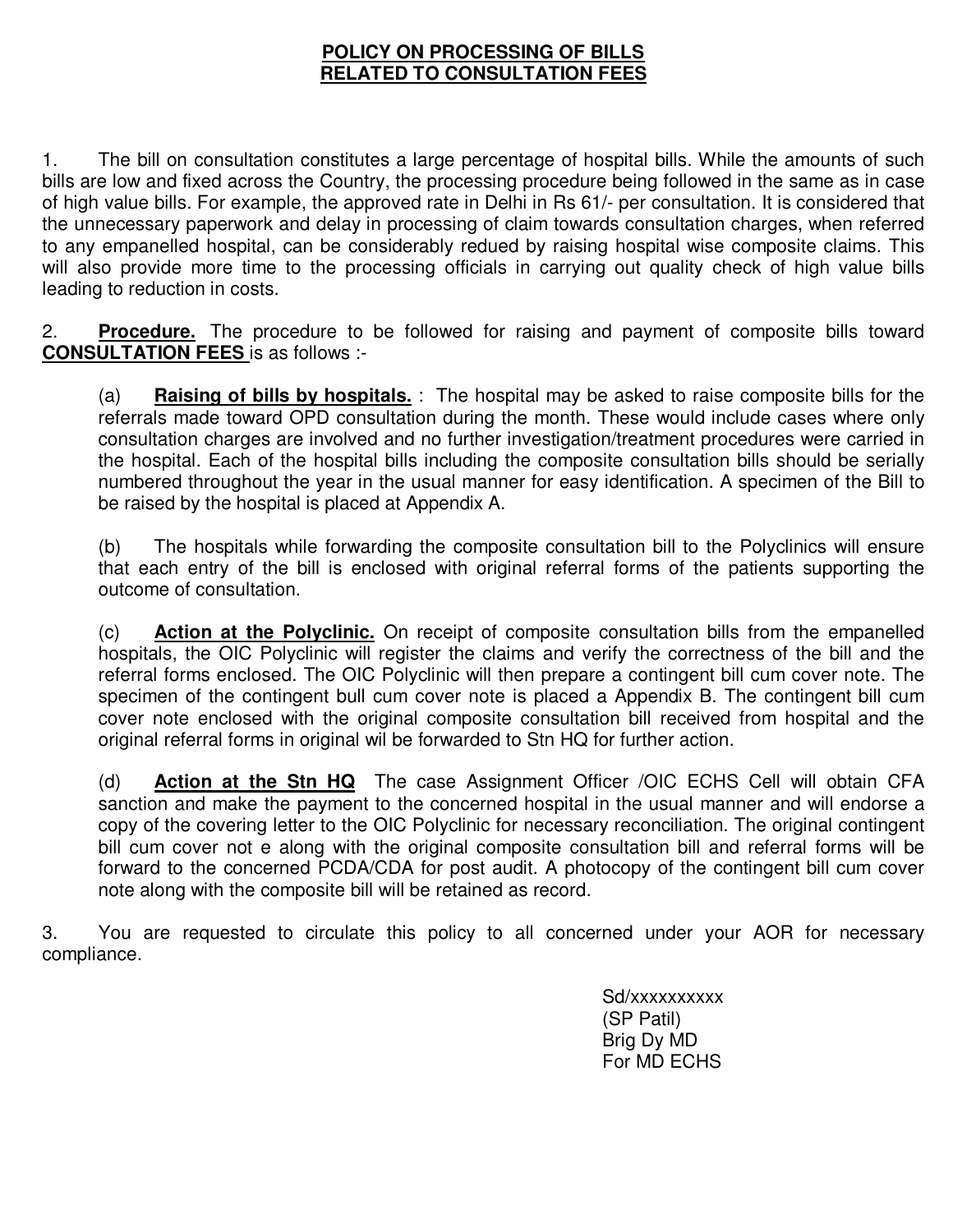**Appendix A** (Refer Para 2(a) of B/49779/AG/ECHS Dated 17 Sep 2009)

## **Specimen Copy**

## **Bill ID N130807180**

## **KAILASH HOSPITAL**

# **Bill Original**

 BILL NO . 93628 Bill Period : 01 Jan to 31 Jan 2009 Name of referring Polyclinic : Noida Type of Bill : Specialist OPD

| Ser                 | <b>ECHS</b> | Servie No.        | Patient           | Referral | Referral   | Diagnosis    | Date of      | Amt       |
|---------------------|-------------|-------------------|-------------------|----------|------------|--------------|--------------|-----------|
| No                  | Regn No     | Rank and          | Name with         | No.      | Date       |              | consultation |           |
|                     |             | Name              | Relation          |          |            |              |              |           |
| 1.                  | DL0063812   | 6302653           | Mahi Sing         | 7223     | 01/01/2009 | Oesophagitis | 03/01/2009   | <b>Rs</b> |
|                     |             | H/Nb Sub          | (self)            |          |            |              |              | $61/-$    |
|                     |             | Mahi              |                   |          |            |              |              |           |
|                     |             | Singh             |                   |          |            |              |              |           |
| 2.                  | DL0070412   | 2953036           | <b>Baleshwari</b> | 7190     | 16/01/2009 | CSOM(I)      | 18/01/2009   | <b>Rs</b> |
|                     |             | <b>Baleshwari</b> | (self)            |          |            |              |              | $61/-$    |
|                     |             |                   |                   |          |            |              |              |           |
| 3.                  | DL0034824   | 364429            | Kalpana           | 7006     | 23/01.2009 | Urticaria    | 25/01/2009   | <b>Rs</b> |
|                     |             | Sgt SM            |                   |          |            | Reurrent     |              | $61/-$    |
|                     |             | Bagchi            |                   |          |            |              |              |           |
| <b>Total Amount</b> |             |                   |                   |          |            |              |              | <b>Rs</b> |
|                     |             |                   |                   |          |            |              |              | $183/-$   |
|                     |             |                   |                   |          |            |              |              |           |
|                     |             |                   |                   |          |            |              |              |           |

Total Bill Amount : Rupees One Hundred and Eighty three only

Kailash Health Care Ltd

Hospital Seal **Signature of Billing officer** Signature of Billing officer